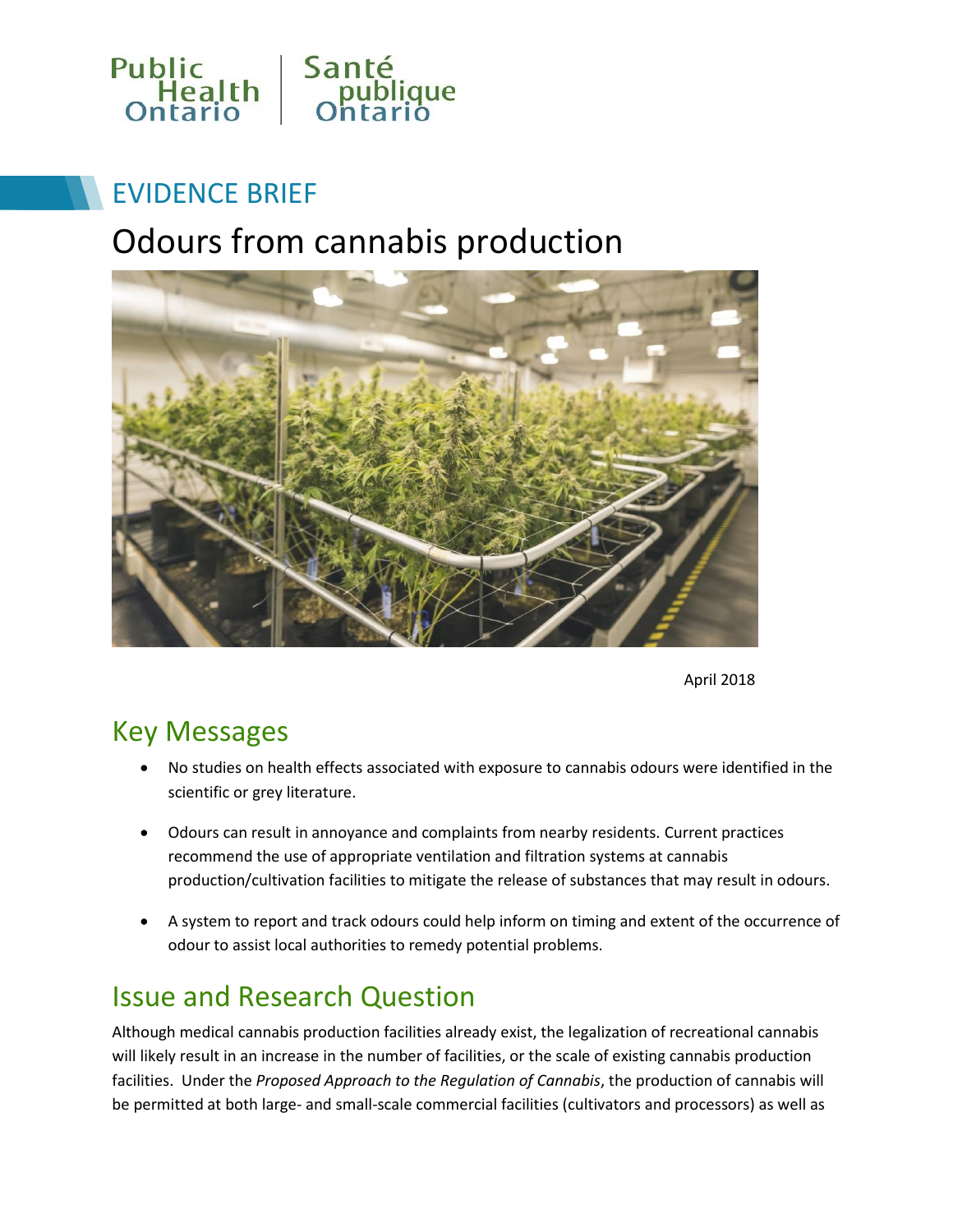in private residences in smaller amounts. These facilities may produce emissions that result in odour complaints from neighbours. Based on inquiries from multiple health units, Public Health Ontario conducted a search of the scientific and grey literature to assess potential health effects related to odour producing emissions associated with cannabis production facilities. Health effects from cannabis smoke inhalation, cannabis consumption and other potential environmental hazards identified in cannabis cultivation (such as biological pathogens, pesticides and other chemicals) were not considered within the scope of this evaluation.

### Methods

A literature search was conducted by PHO Library Services using relevant databases (MEDLINE, Embase, Environment Complete, and Scopus), with a combination of pre-defined search terms related to cannabis production and odours. A total of 334 records were returned and reviewed for relevance, with a focus on articles with information about the health effects of these odours. In addition, a grey literature search in Google with a focus on the health effects of odours related to cannabis production was conducted. The detailed search strategy and complete results are available upon request.

# Main Findings

#### Cannabis odours

The characteristic odour associated with cannabis is attributed to the release of chemical compounds into the air known as volatile organic compounds (VOCs). A study by Rice *et al.* identified over 200 different VOCs from packaged cannabis samples.<sup>1</sup>

An important consideration when sampling for odorous compounds is the possibility that compounds emitted at higher concentrations may not necessarily be responsible for the overall characteristic of the odour.<sup>1</sup> In addition, the overall odour of cannabis can be time dependent as chemical volatilization occurs at different rates for different compounds. While both fresh and dry cannabis can be associated with odours it is possible that the VOCs responsible for the aroma profiles may be different due to different rates of chemical volatilization.<sup>1</sup> As a result, it is difficult to identify one or a select number of chemicals to measure from a facility to potentially monitor odour on a continuous basis. One approach used for characterizing odour mixtures is the use of the odour unit, which is the ratio between the amount of odourant present in a volume of a neutral (odourless) gas at the odour detection threshold of the odour evaluation panelists. The odour unit is used by the Ontario Ministry of Agriculture, Food and Rural Affairs to categorize odours under the *Nutrient Management Act* and by the Ontario Ministry of the Environment and Climate Change to determine the compliance of industrial facilities with regulations under the *Environmental Protection Act.*2,3 Guidance and procedures for determining odour emissions from industrial facilities are provided under the Ontario Source Testing Code.<sup>3</sup>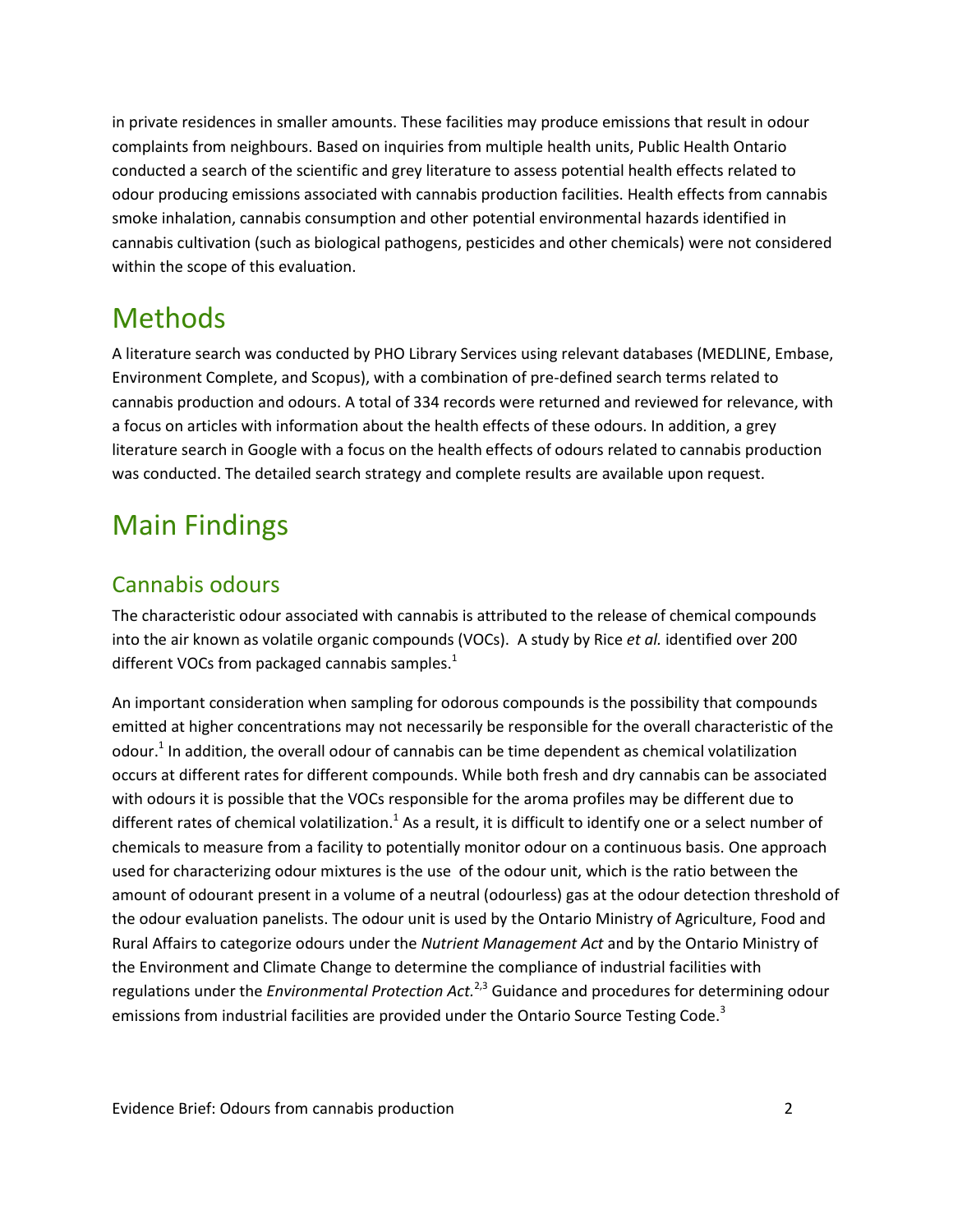The processing of cannabis and production of cannabis products can also result in odour emissions. Activities such as cannabis oil extraction/concentration can involve the use of chemical solvents such as butane or distillation using alcohol which can also contribute to the overall odour emitted from a production facility.<sup>4</sup> Disposal of cannabis waste products is not expected to contribute to odour as proper disposal involves rendering the waste unusable by grinding and combining with other waste products (food, yard, paper, or plastic wastes, or soil) which will mask or dilute odour producing compounds. This waste is then disposed of according to local ordinances, which can include landfills or municipal waste incinerators which themselves are operated under licenses that specify engineering controls for odour.<sup>5-7</sup> In Canada, personal cannabis producers are advised to dispose of excess cannabis by mixing with water and kitty litter to mask odour prior to disposal in household garbage.<sup>8</sup>

#### Health effects from odours

No studies on health effects associated with exposure to cannabis odours were identified in the scientific or grey literature. The perception of odour is not a reliable way to determine the risk of health effects. Some odorous compounds are noticeable at low concentrations where the risk for health effects is very low (e.g. odourants added to natural gas to aid in leak detection), while other chemical compounds (e.g., carbon monoxide) do not result in odours at any concentration, even when there is the potential for people to be exposed at dangerous levels.<sup>9</sup>

In general, most substances responsible for odours in the outdoor air are not present at levels that can cause long-term health effects.<sup>10</sup> However, exposure to unpleasant odours may affect an individual's quality of life and sense of well-being. Exposure to odorous compounds can potentially trigger physical symptoms, depending on the type of substance responsible for the odour, the intensity of the odour, the frequency of the odour, the duration of the exposure, and the sensitivity of the individual detecting the odour. $11,12$ 

#### Odour mitigation guidelines

In Canada, Health Canada regulates medical cannabis producers and requires that facilities are equipped with an air filtration system to prevent the escape of odours under Provision 61 of the *Access to*  Cannabis for Medical Purposes Regulations.<sup>13</sup> An air filtration system using a H13 high-efficiency particle air (HEPA) filter is given as an example of such a system by Health Canada.<sup>14</sup>

Other jurisdictions have gone through the process of cannabis legalization and implemented guidelines and procedures to address potential odour issues from production facilities. The following is a summary of the existing guidelines gathered from various agencies in Colorado, Alaska and California.

The Colorado Springs Fire Department provides guidance to licensed cannabis production facilities based on the recommendations in the Cannabis Facility Guidance document from the Fire Marshals Association of Colorado.<sup>15</sup> The guidance recommends that appropriate ventilation and filtration systems be implemented and maintained to satisfy applicable local odour nuisance standards. In addition, the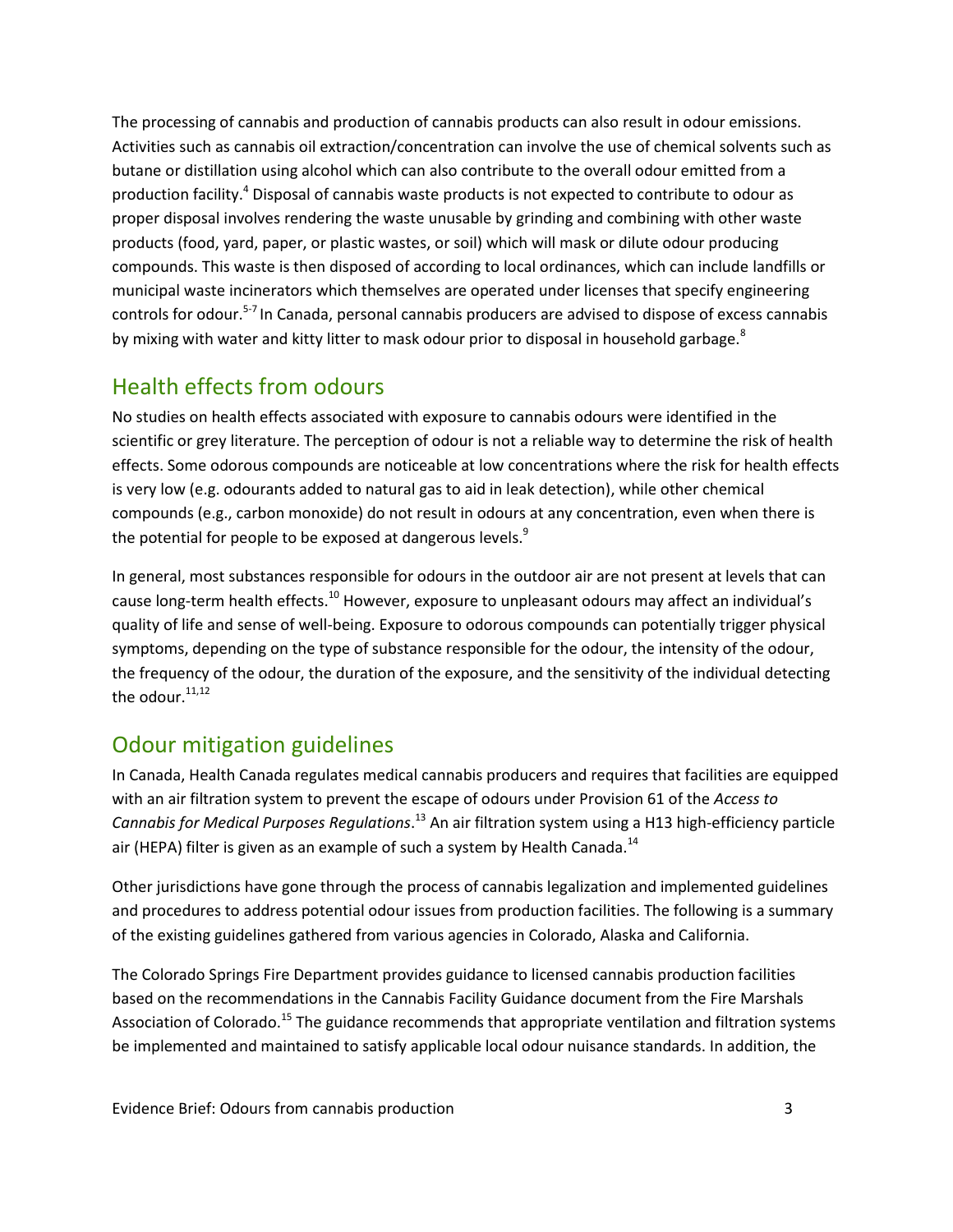adoption of best practices and state-of-the-art technologies in odour mitigation are strongly encouraged.<sup>16</sup> In situations where odour is inadequately mitigated and is perceived to be excessive, residents in Denver, Colorado are asked to file a nuisance odour complaint with the Denver Department of Environmental Health.<sup>17</sup>

The city of Denver, Colorado has released a Best Management Practices document for commercial medical cannabis producers, wherein a number of odour control technologies are described.<sup>18</sup> Carbon filtration has been recommended as the best control technology for cannabis cultivation facilities and producers of cannabis-infused products.<sup>18</sup> Other recommended technologies include negative ion generators/electrostatic precipitators, air scrubbers, masking agents, and the use of negative pressure to keep odours within the facility.<sup>15,20,21</sup> Regardless of which technologies are used to control odour, it is important that these systems are properly maintained according to specifications to provide optimal performance.

Applications for cannabis cultivation facilities in Alaska must submit an operating plan that includes odour control to ensure that cultivated cannabis does not emit odour detectable by the public from outside the facility.<sup>22</sup> Similarly, regulatory permit applications for medical cannabis facilities in Hollister, California are evaluated based on an adequate odour management plan which must include a detailed description of the ventilation system that will be used in the facility.<sup>21</sup> In Sacramento, California, permitted cannabis producers are required to prevent all odours generated from the cultivation and storage of cannabis from escaping from the buildings on the cultivation site, such that the odour cannot be detected by a reasonable person of normal sensitivity outside the buildings.<sup>23</sup>

## Discussion and Conclusions

The upcoming legalization of cannabis in Canada is expected to result in an increase in cannabis production or cultivation in both large- and small-scale commercial facilities, and private residences. There is a potential that operation of these facilities will result in the release of odour and odorous compounds into the surrounding environment. However, environmental odours are regularly encountered from agricultural and industrial operations and odour control technologies are both readily available and widely used in these industries.

Although regulations and guidelines are still being developed for the province of Ontario, other jurisdictions have already legalized cannabis production and developed best practices and procedures to address odour issues. In general, cannabis production facilities can implement and maintain appropriate ventilation and filtration systems to satisfy applicable local odour nuisance standards. A formal system for residents to document and report nuisance odours can facilitate the enforcement of these standards or municipal bylaws. As part of the permitting process, odour control plans can be reviewed to determine whether emissions are adequately treated such that cannabis odours are not perceptible outside the exterior of the building.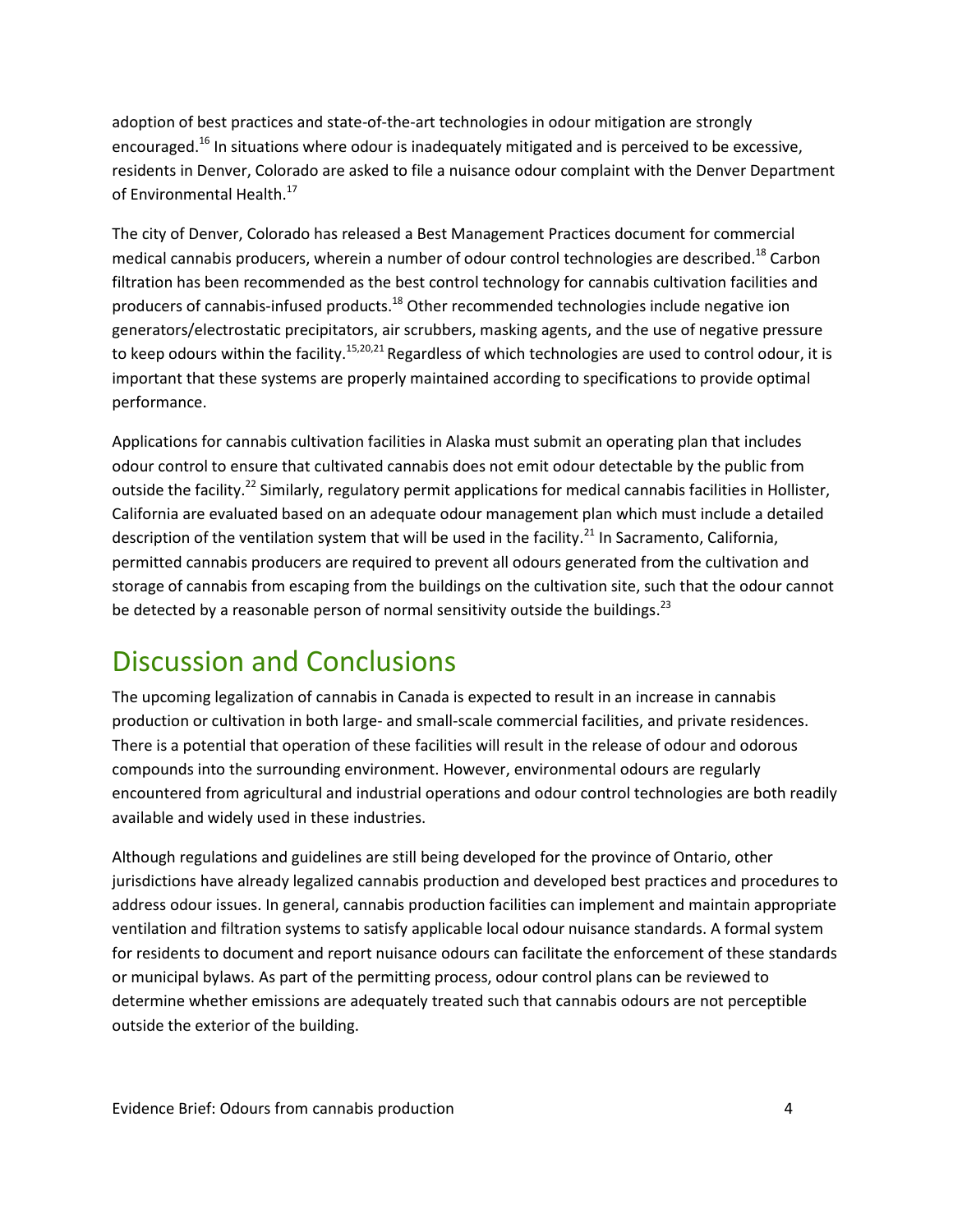Studies linking health effects to neighbourhood exposure to emissions from cannabis production facilities were not found through the literature search. Detection of unpleasant odours may affect an individual's sense of well-being by triggering a physiological response.

## Implications for Practice

Although studies on health effects from neighbourhood exposure to emissions from cannabis production have not been published, these emissions of volatile organic compounds would be broadly comparable to those produced by other agricultural operations. In general, the substances responsible for odours may result in reports of responses such as headaches or irritation depending on individual tolerance of particular odours.

Based on existing guidance from Health Canada and elsewhere, odour control technologies are available for production facilities to prevent the release of odours from site buildings.

Following other jurisdictions, a system to report and track nuisance odours could be implemented in the event that the odour control at a cannabis production facility is not effective. Such a system can help to inform local authorities on timing and extent of the occurrence of odour, and inform decisions through which authorities can intervene to remedy potential problems. Health Canada, through the regional Controlled Substances Program, conducts inspections of licenced producers to verify their ongoing compliance with the *Access to Cannabis for Medical Purposes Regulations* (ACMPR). 24 A similar inspection system may be useful to encourage and monitor compliance with the requirement for air filtration and odour control under the ACMPR.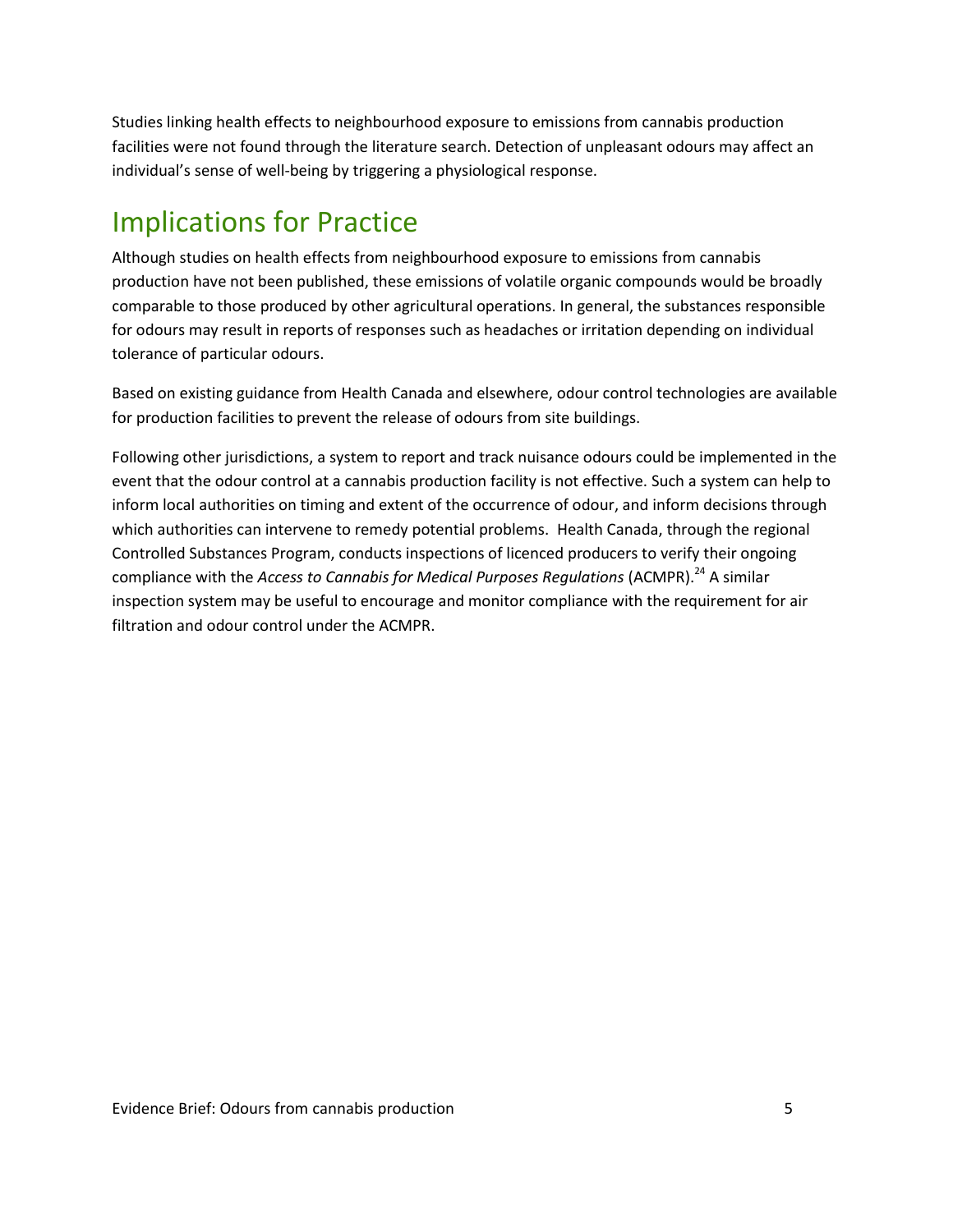## References

- 1. Rice S, Koziel JA. Characterizing the smell of cannabis by odor impact of volatile compounds: an application of simultaneous chemical and sensory analysis. PLoS One. 2015;10(12):e0144160. Available from[: http://journals.plos.org/plosone/article?id=10.1371/journal.pone.0144160](http://journals.plos.org/plosone/article?id=10.1371/journal.pone.0144160)
- 2. Ontario. Ministry of Agriculture, Food and Rural Affairs. 2012 NASM odour guide for Ontario Regulation 267/03 made under the *Nutrient Management Act, 2002* [Internet]. Toronto, ON: Queen's Printer for Ontario; 2012 [cited 2018 Feb 6]. Available from: <http://www.omafra.gov.on.ca/english/nm/regs/nmpro/odour02-12.htm>
- 3. Ontario. Ministry of the Environment and Climate Change. Ontario source testing code [Internet]. Toronto, ON: Queen's Printer for Ontario; 2009 [cited 2018 Feb 6]. Available from: <https://www.ontario.ca/document/ontario-source-testing-code-0>
- 4. Straughan B; Robson Forensic. Cannabis facilities: codes, standards, and managing the hazards expert article [Internet]. Lancaster PA: Robson Forensic; 2016 [cited 2018 Jan 17]. Available from: [http://www.robsonforensic.com/articles/codes-standards-hazards-cannabis-grow-facility-expert](http://www.robsonforensic.com/articles/codes-standards-hazards-marijuana-grow-facility-expert-witness)[witness](http://www.robsonforensic.com/articles/codes-standards-hazards-marijuana-grow-facility-expert-witness)
- 5. OAC 37966 § 3.14(2017). Available from: <http://codes.ohio.gov/oac/3796:6-3-14>
- 6. WAC 314 § 55.097(2016). Available from:<http://apps.leg.wa.gov/wac/default.aspx?cite=314-55-097>
- 7. State of Alaska Department of Environmental Conservation, Environmental Health Division. Cannabis waste disposal. Anchorage, AK: State of Alaska Department of Environmental Conservation; 2016. Available from[: https://dec.alaska.gov/eh/pdf/sw/2016-cannabis-waste.pdf](https://dec.alaska.gov/eh/pdf/sw/2016-marijuana-waste.pdf)
- 8. Health Canada. Information bulletin: safety and security considerations when producing cannabis for your own medical purposes [Internet]. Ottawa, ON: Health Canada; 2016 [cited 2018 Jan 17]. Available from[: https://www.canada.ca/en/health-canada/services/information-bulletin-safety](https://www.canada.ca/en/health-canada/services/information-bulletin-safety-security-considerations-producing-cannabis-for-own-medical-purposes.html)[security-considerations-producing-cannabis-for-own-medical-purposes.html](https://www.canada.ca/en/health-canada/services/information-bulletin-safety-security-considerations-producing-cannabis-for-own-medical-purposes.html)
- 9. New York State Department of Health. Odors and health [Internet]. Albany, NY: New York State Department of Health; 2015 [cited 2018 Jan 17]. Available from: <https://www.health.ny.gov/publications/6500/index.htm>
- 10. Agency for Toxic Substances and Disease Registry. Factsheet: are environmental odors toxic? [Internet]. Atlanta, GA: Agency for Toxic Substances and Disease Registry; 2017 [cited 2018 Jan 17]. Available from[: https://www.atsdr.cdc.gov/odors/docs/are\\_environmental\\_odors\\_toxic\\_508.pdf](https://www.atsdr.cdc.gov/odors/docs/are_environmental_odors_toxic_508.pdf)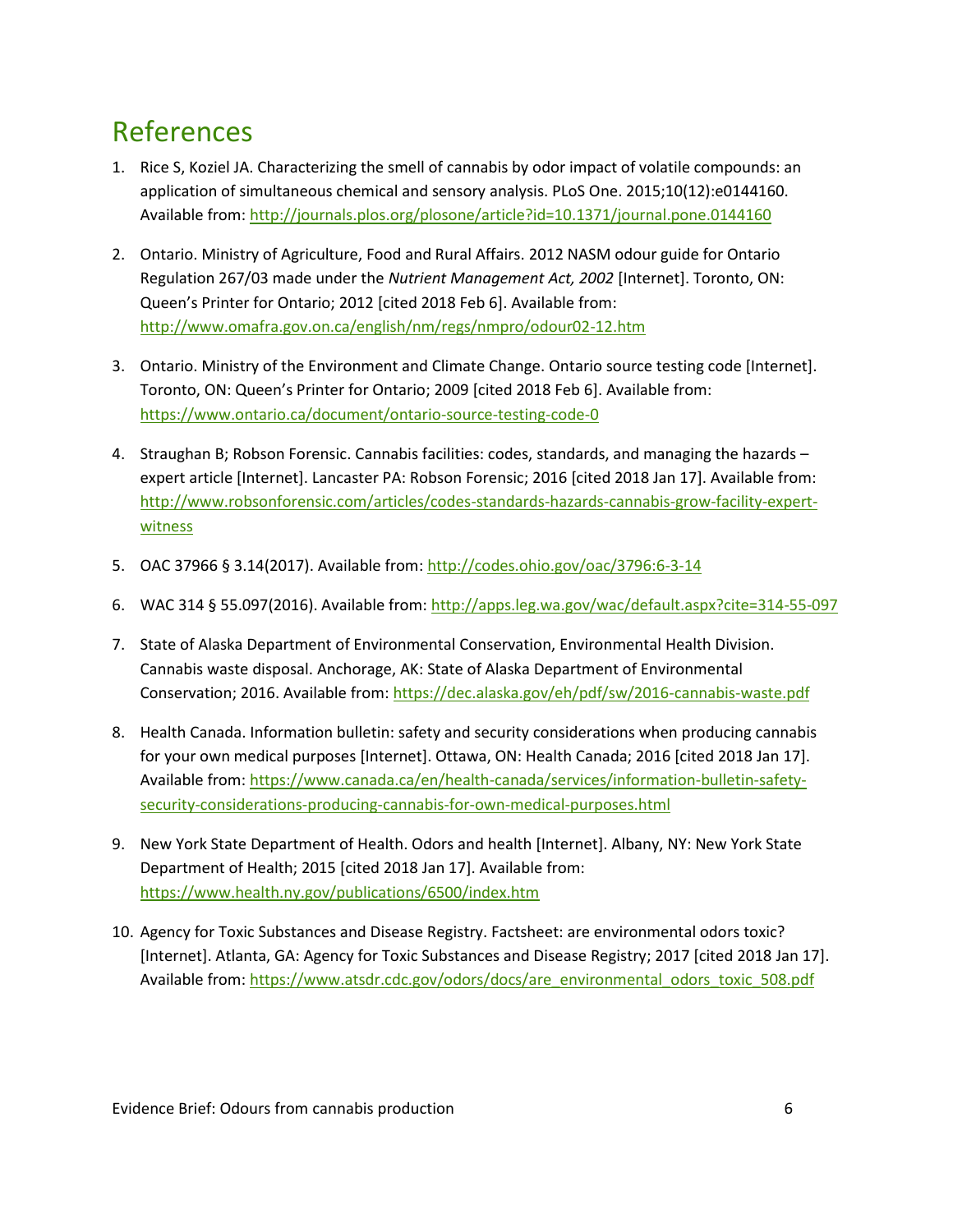- 11. Ontario. Ministry of the Environment and Climate Change. Odours in our environment [Internet]. Toronto, ON: Queen's Printer for Ontario; 2017 [cited 2018 Jan 17]. Available from: <https://www.ontario.ca/page/odours-our-environment>
- 12. Agency for Toxic Substances and Disease Registry. Environmental odors frequently asked questions[Internet]. Atlanta, GA: Agency for Toxic Substances and Disease Registry; 2017 [cited 2018 Jan 17]. Available from:<https://www.atsdr.cdc.gov/odors/faqs.html>
- 13. *Access to Cannabis for Medical Purposes Regulations.* SOR 2016-230. Available from[:](http://laws.justice.gc.ca/PDF/SOR-2016-230.pdf) <http://laws.justice.gc.ca/PDF/SOR-2016-230.pdf>
- 14. Health Canada. Building and production security requirements for marihuana for medical purposes guidance document. Ottawa, ON: Health Canada; 2013. Available from: [https://www.canada.ca/en/health-canada/services/drugs-health-products/medical-use](https://www.canada.ca/en/health-canada/services/drugs-health-products/medical-use-marijuana/licensed-producers/guidance-document-building-production-security-requirements-marihuana-medical-purposes.html)[cannabis/licensed-producers/guidance-document-building-production-security-requirements](https://www.canada.ca/en/health-canada/services/drugs-health-products/medical-use-marijuana/licensed-producers/guidance-document-building-production-security-requirements-marihuana-medical-purposes.html)[marihuana-medical-purposes.html](https://www.canada.ca/en/health-canada/services/drugs-health-products/medical-use-marijuana/licensed-producers/guidance-document-building-production-security-requirements-marihuana-medical-purposes.html)
- 15. Colorado Fire Marshals' Special Task Group. Cannabis facility guidance [Internet]. Golden, CO: Fire Marshal's Association of Colorado; 2016 [cited 2018 Jan 17]. Available from: [https://csfd.coloradosprings.gov/sites/csfd.coloradosprings.gov/files/cannabis\\_guidance\\_document](https://csfd.coloradosprings.gov/sites/csfd.coloradosprings.gov/files/marijuana_guidance_document_v.3_2016_04_27.pdf) [\\_v.3\\_2016\\_04\\_27.pdf](https://csfd.coloradosprings.gov/sites/csfd.coloradosprings.gov/files/marijuana_guidance_document_v.3_2016_04_27.pdf)
- 16. British Columbia Ministry of Agriculture, Strengthening Farming Program, Innovation and Adaptation Services Branch;. Regulating medical marihuana production facilities in the agricultural land reserve. Victoria, BC: British Columbia Ministry of Agriculture; 2015 [cited 2018 Jan 17]. Available from[: https://www2.gov.bc.ca/assets/gov/farming-natural-resources-and](https://www2.gov.bc.ca/assets/gov/farming-natural-resources-and-industry/agriculture-and-seafood/agricultural-land-and-environment/strengthening-farming/local-government-bylaw-standards/medical-marihuana/medical_marihuana_discussion_paper_march_2_2015_fina)[industry/agriculture-and-seafood/agricultural-land-and-environment/strengthening-farming/local](https://www2.gov.bc.ca/assets/gov/farming-natural-resources-and-industry/agriculture-and-seafood/agricultural-land-and-environment/strengthening-farming/local-government-bylaw-standards/medical-marihuana/medical_marihuana_discussion_paper_march_2_2015_fina)[government-bylaw-standards/medical](https://www2.gov.bc.ca/assets/gov/farming-natural-resources-and-industry/agriculture-and-seafood/agricultural-land-and-environment/strengthening-farming/local-government-bylaw-standards/medical-marihuana/medical_marihuana_discussion_paper_march_2_2015_fina)[marihuana/medical\\_marihuana\\_discussion\\_paper\\_march\\_2\\_2015\\_final.pdf](https://www2.gov.bc.ca/assets/gov/farming-natural-resources-and-industry/agriculture-and-seafood/agricultural-land-and-environment/strengthening-farming/local-government-bylaw-standards/medical-marihuana/medical_marihuana_discussion_paper_march_2_2015_fina)
- 17. Colorado Official State Web Portal. Retail cannabis use within the city of Denver: parents, guardians and neighbors [Internet]. Denver, CO: Colorado Official State Web Portal; 2017 [cited 2018 Jan 17]. Available online[: https://www.colorado.gov/pacific/cannabisinfodenver/parents-guardians](https://www.colorado.gov/pacific/marijuanainfodenver/parents-guardians-neighbors)[neighbors](https://www.colorado.gov/pacific/marijuanainfodenver/parents-guardians-neighbors)
- 18. Denver Department of Public Health and Environment. Best management practices: commercial medical cannabis cultivation [Internet]. Denver, CO: Denver Department of Public Health and Environment; 2011 [cited 2018 Jan 17]. Available from: [https://www.denvergov.org/content/dam/denvergov/Portals/723/documents/BestManagementPra](https://www.denvergov.org/content/dam/denvergov/Portals/723/documents/BestManagementPractices_MMJ_Final.pdf) [ctices\\_MMJ\\_Final.pdf](https://www.denvergov.org/content/dam/denvergov/Portals/723/documents/BestManagementPractices_MMJ_Final.pdf)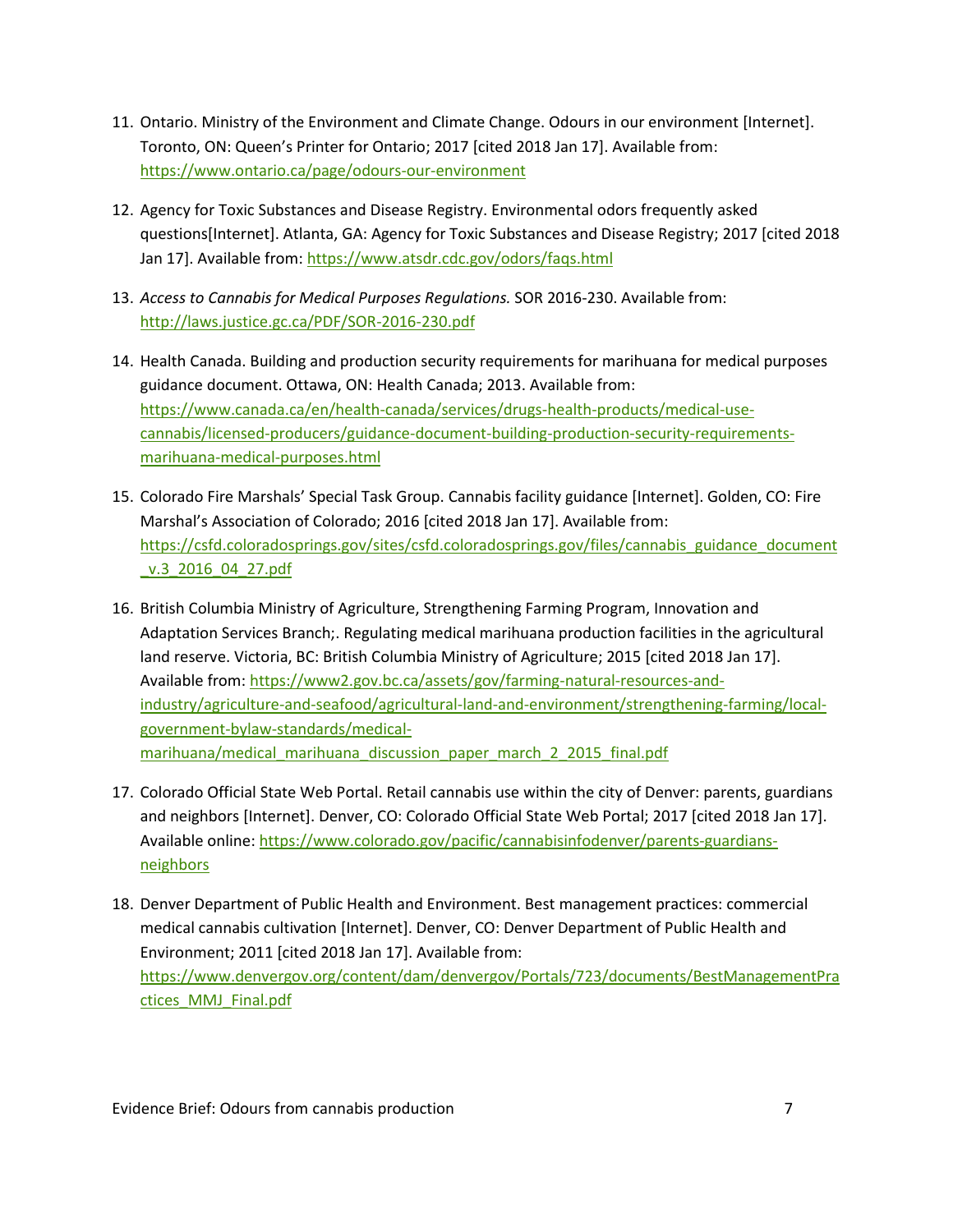19. Denver Department of Public Health and Environment. Denver's odor control plan frequently asked questions [Internet]. Denver, CO: Denver Department of Public Health and Environment; 2016 [cited 2018 Jan 17]. Available from:

[https://www.denvergov.org/content/dam/denvergov/Portals/771/documents/EQ/Odor/Odor%20F](https://www.denvergov.org/content/dam/denvergov/Portals/771/documents/EQ/Odor/Odor%20FAQ%20Final.pdf) [AQ%20Final.pdf](https://www.denvergov.org/content/dam/denvergov/Portals/771/documents/EQ/Odor/Odor%20FAQ%20Final.pdf)

- 20. Denver Department of Public Health and Environment. Best management practices: commercial medical cannabis cultivation [Internet]. Denver, CO: Denver Department of Public Health and Environment; 2011 [cited 2018 Jan 17]. Available from: [https://www.denvergov.org/content/dam/denvergov/Portals/723/documents/BestManagementPra](https://www.denvergov.org/content/dam/denvergov/Portals/723/documents/BestManagementPractices_MMJ_Final.pdf) [ctices\\_MMJ\\_Final.pdf](https://www.denvergov.org/content/dam/denvergov/Portals/723/documents/BestManagementPractices_MMJ_Final.pdf)
- 21. City of Hollister, California. Hollister medical cannabis facilities permit application and information [Internet]. Hollister, CA: City of Hollister; 2014 [cited 2018 Jan 17]. Available from: <http://hollister.ca.gov/business/medical-cannabis/>
- 22. 3 AAC§ 306. Available online: [http://www.legis.state.ak.us/basis/aac.asp#3.306](http://www.legis.state.ak.us/basis/aac.asp%233.306)
- 23. City of Sacramento Office of Cannabis Policy and Enforcement. Cultivation of cannabis [Internet]. Sacramento, CA: City of Sacramento; 2016 [cited 2018 Jan 17]. Available from: [https://www.cityofsacramento.org/Finance/Revenue/Sacramento-Cannabis-Information/Business-](https://www.cityofsacramento.org/Finance/Revenue/Sacramento-Marijuana-Information/Business-Information/Cultivation)[Information/Cultivation](https://www.cityofsacramento.org/Finance/Revenue/Sacramento-Marijuana-Information/Business-Information/Cultivation)
- 24. Health Canada. Inspections what to expect information package for licensed producers and licensed producer applicants of cannabis for medical purposes [Internet]. Ottawa, ON: Health Canada; 2017 [cited 2018 Jan 17]. Available online[: http://www.hc-sc.gc.ca/dhp](http://www.hc-sc.gc.ca/dhp-mps/marihuana/info/licencedproducer-producteurautorise/inspections-eng.php)[mps/marihuana/info/licencedproducer-producteurautorise/inspections-eng.php](http://www.hc-sc.gc.ca/dhp-mps/marihuana/info/licencedproducer-producteurautorise/inspections-eng.php)

### Specifications and Limitations of Evidence Brief

The purpose of this Evidence Brief is to investigate a research question in a timely manner to help inform decision making. The Evidence Brief presents key findings, based on a systematic search of the best available evidence near the time of publication, as well as systematic screening and extraction of the data from that evidence. It does not report the same level of detail as a full systematic review. Every attempt has been made to incorporate the highest level of evidence on the topic. There may be relevant individual studies that are not included; however, it is important to consider at the time of use of this brief whether individual studies would alter the conclusions drawn from the document.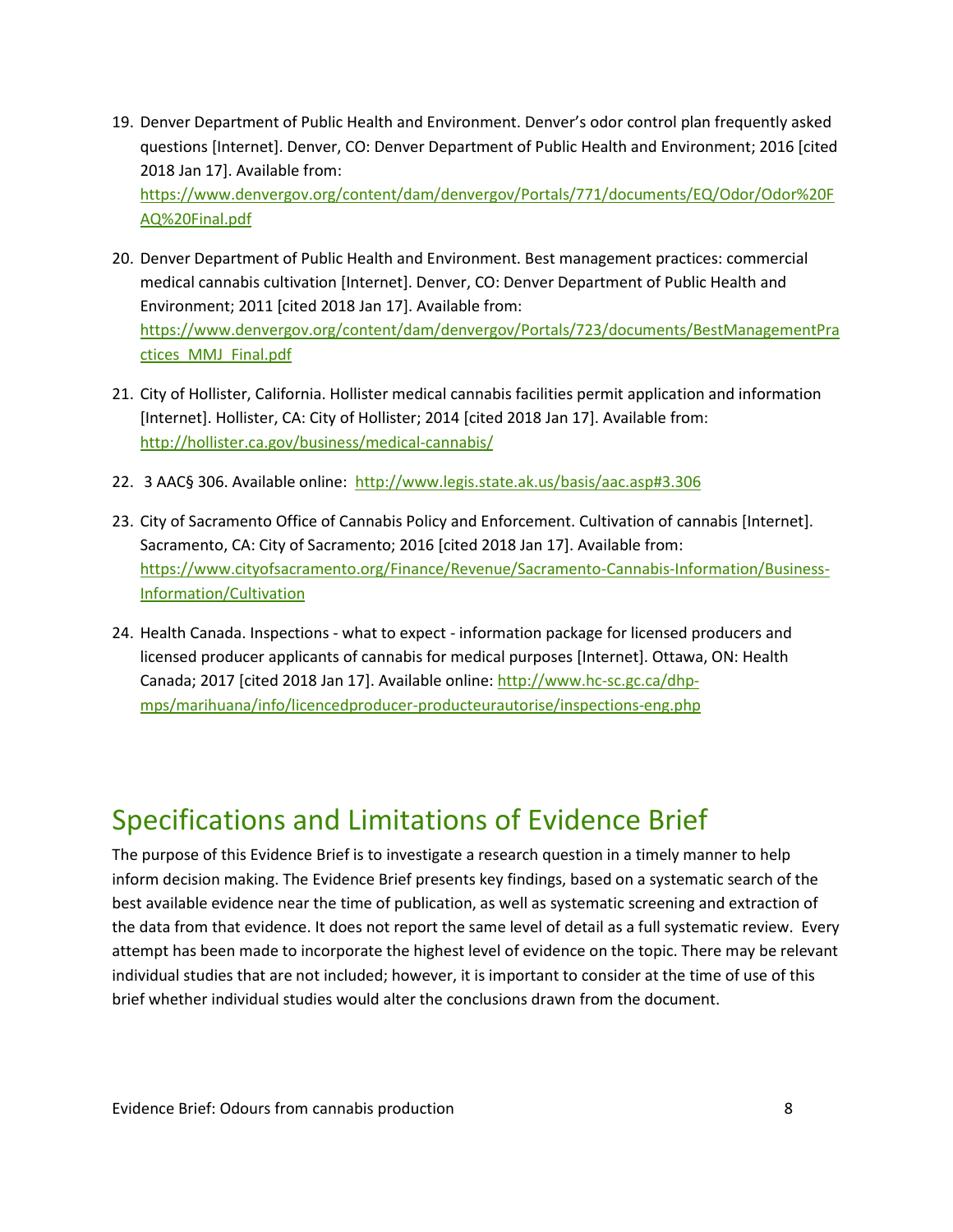## Authors

Alvin Ching Wai Leung, Environmental Health Analyst, Environmental and Occupational Health, Public Health Ontario

# **Contributors**

Linna Li, Medical Resident, Environmental and Occupational Health, Public Health Ontario

#### Reviewers

Rena Chung, Manager, Environmental and Occupational Health, Public Health Ontario Dr. Ray Copes, Chief, Environmental and Occupational Health, Public Health Ontario Dr. Angela Eykelbosh, Environmental Health and Knowledge Translation Scientist, National Collaborating Centre for Environmental Health Dr. Pamela Leece, Public Health Physician, Health Promotion, Chronic Disease & Injury Prevention, Public Health Ontario

## **Citation**

Ontario Agency for Health Protection and Promotion (Public Health Ontario). Evidence brief: Odours from cannabis production. Toronto, ON: Queen's Printer for Ontario; 2018.

ISBN 978-1-4868-1425-1

©Queen's Printer for Ontario, 2018

### Disclaimer

This document was developed by Public Health Ontario (PHO). PHO provides scientific and technical advice to Ontario's government, public health organizations and health care providers. PHO's work is guided by the current best available evidence at the time of publication.

The application and use of this document is the responsibility of the user. PHO assumes no liability resulting from any such application or use.

This document may be reproduced without permission for non-commercial purposes only and provided that appropriate credit is given to PHO. No changes and/or modifications may be made to this document without express written permission from PHO.